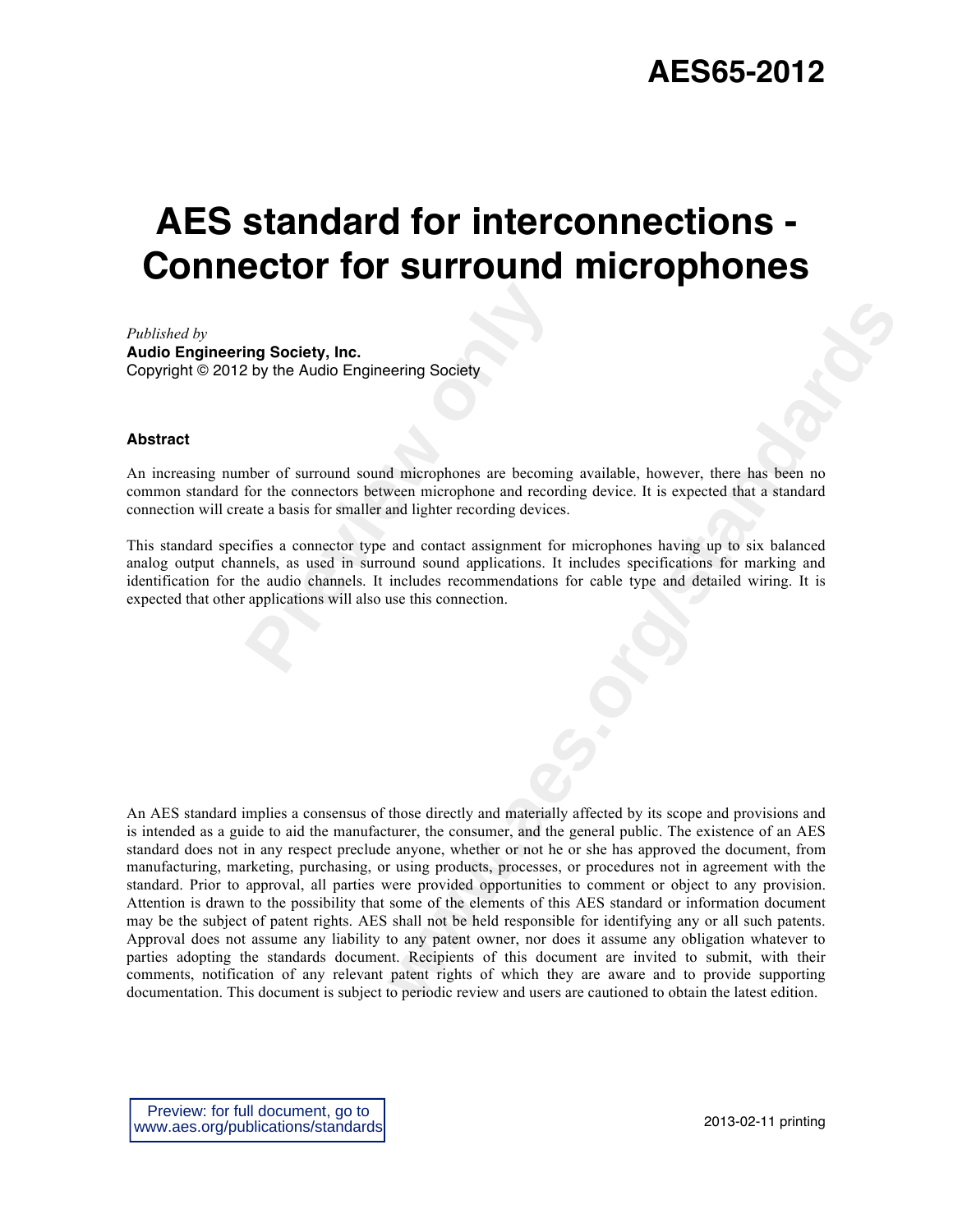### **Contents**

| <b>MARK</b> |  |
|-------------|--|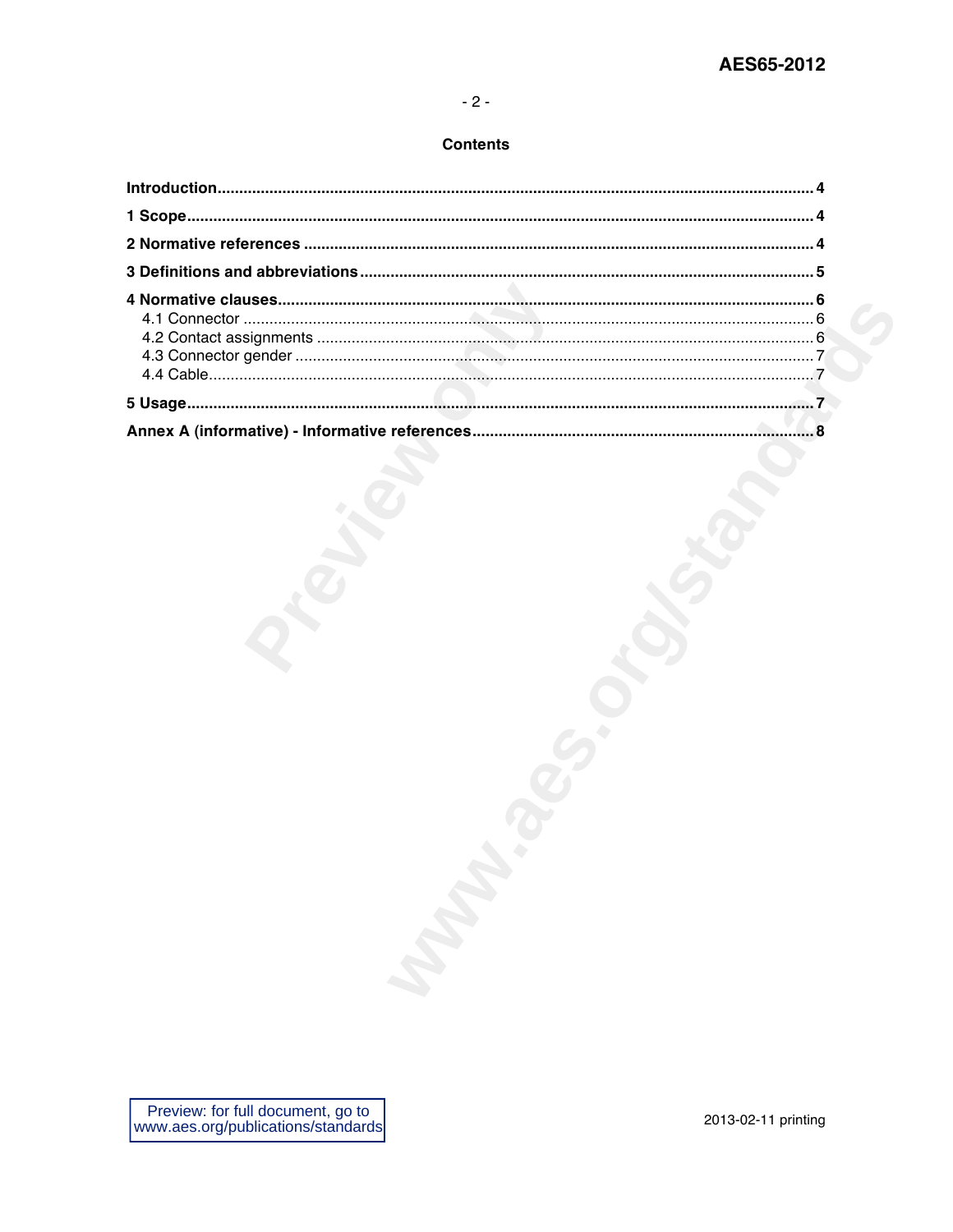# **AES65-2012**

#### - 3 -

#### **Foreword**

This foreword is not part of the AES65-2012 *AES standard for interconnections - Connector for surround microphones*.

This project was proposed by Eddy Bogh Brixen and David Josephson and initiated as project AES-X189 on 2010-05-20 and initially assigned to working group SC-04-04 on Microphone Measurement and Characterization. After the functional requirements had been clarified, this connector standard was subsequently developed by working group SC-05-02 on Audio Connectors.

**www.aes.org/standards** The members of the writing group that developed this document in draft included: E.B. Brixen, D. Josephson, M. Natter, R. Rayburn, H. Wittek, J.M. Woodgate, and C.Woolf.

ring group SC-05-02 on Audio Connectors.<br>
Ne writing group that developed this document in down, H. Wittek, J.M. Woodgate, and C.Woolf.<br>
Vorking Group on Audio Connectors Ray Rayburn Chair, SC-05-02 Working Group on Audio Connectors 2012-12-18

#### **Note on normative language**

In AES standards documents, sentences containing the word "shall" are requirements for compliance with the document. Sentences containing the verb "should" are strong suggestions (recommendations). Sentences giving permission use the verb "may". Sentences expressing a possibility use the verb "can".

Preview: for full document, go to www.aes.org/publications/standards

2013-02-11 printing